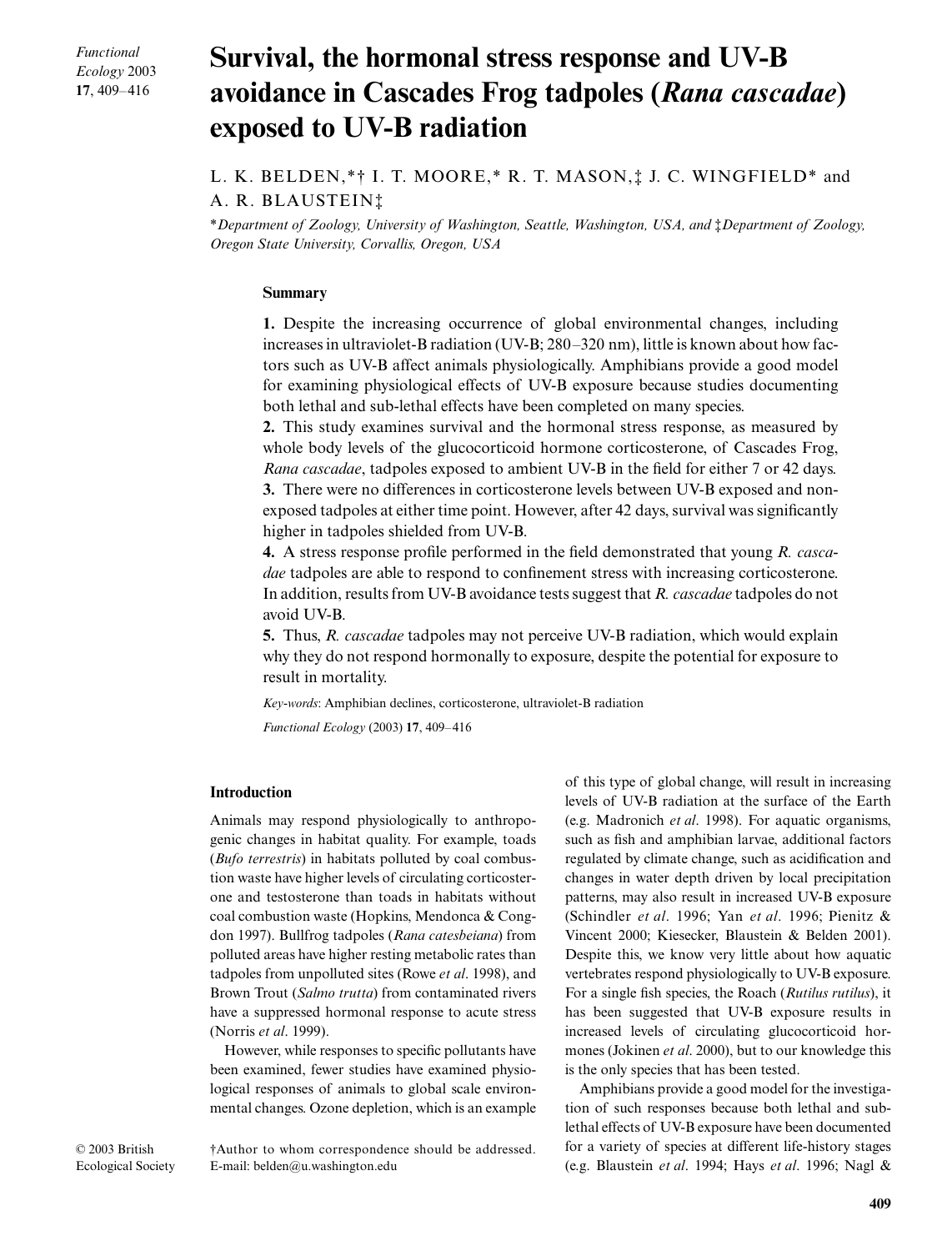**410** *L. K. Belden* et al. Hofer 1997; Anzalone, Kats & Gordon 1998; Fite *et al*. 1998; van de Mortel & Buttemer 1998; Langhelle, Lindell & Nyström 1999; Belden, Wildy & Blaustein 2000; Blaustein *et al*. 2000, 2001). The majority of studies have examined direct lethal effects on amphibian embryos exposed to natural levels of UV-B in the field (Blaustein *et al*. 1998). These studies have demonstrated variation between species in embryonic sensitivity. Less work has been completed on larval and adult life-history stages. However, effects on behaviour, growth and development, and survival have been documented for some species at these stages. For instance, following UV-B exposure, adult Roughskin Newts (*Taricha granulosa*) increase locomotion (Blaustein *et al*. 2000), larval Alpine Newts (*Triturus alpestris*) swim erratically (Nagl & Hofer 1997), and Cascade Frog tadpoles (*R. cascadae*) and juvenile Western Toads (*Bufo boreas*) decrease their responses to predator cues (Kats *et al*. 2000). In addition, larval Long-Toed and North-Western Salamanders (*Ambystoma macrodactylum* and *A. gracile*, respectively) experience decreased growth when exposed to UV-B (Belden *et al*. 2000; Belden & Blaustein 2002b) and several studies have demonstrated that embryonic UV-B exposure can result in sub-lethal effects on growth during the larval or metamorphic stages (Smith, Waters & Rettig 2000; Pahkala, Laurila & Merila 2001; Belden & Blaustein 2002a). Little work has been done to understand the physiological mechanisms driving these sub-lethal responses. However, one study suggested that increased activity in response to UV-B exposure may be indicative of a hormonal stress response involving glucocorticoid hormones (Blaustein *et al*. 2000).

Glucocorticoid hormones are released from the adrenal cortex by activation of the hypothalamic– pituitary–adrenal (HPA) axis, in response to stressful stimuli. Corticosterone, the main glucocorticoid hormone in amphibians (Idler 1972), acts to mobilize energy stores and suppress non-vital physiological processes until the stressful stimulus passes (Wingfield & Romero 2001; Romero 2002). In the short term, this can be beneficial to the organism, as immediate survival is promoted. However, chronic elevation of glucocorticoids in vertebrates can have deleterious effects, including decreased growth, depressed immune response and decreased reproductive output (Sapolsky 1993).

Both glucocorticoids and thyroid hormones are also critical in orchestrating the complex changes that amphibians undergo during metamorphosis (Hayes & Wu 1995). As such, many studies have examined basal levels of these hormones during that transition, and they are often reported as part of a control treatment (e.g. Krug *et al*. 1983; Denver 1997; Kloas, Reinecke & Hanke 1997). In addition, the larvae of at least three species of amphibians have a functional stress response during development: Leopard Frogs, *Rana pipiens* (Glennemeier & Denver 2002a, 2002b), African Clawed-Frogs, *Xenopus laevis* (Glennemeier &

© 2003 British Ecological Society, *Functional Ecology*, **17**, 409–416

Denver 2002b) and Western Toads, *Bufo boreas*(Hayes 1997). A confinement/capture stress protocol (as in Glennemeier & Denver 2002b) is often used to examine the functioning of the stress response in free-living vertebrates (Wingfield *et al*. 1997). Individuals of a fourth species, Western Spadefoot Toads, *Scaphiopus hammondii*, are thought to rely on environmental cues from pond drying to initiate metamorphosis via the neuroendocrine stress pathway (Denver 1995, 1997).

Here, we present results of several experiments on Cascades Frog tadpoles (*Rana cascadae*) that begin to explore hormonal responses to UV-B exposure in larval amphibians. *Rana cascadae* is native to the Cascade Mountains of the Pacific North-west, USA. They have disappeared almost completely from the southern end of their range in northern California (Fellers & Drost 1993). *Rana cascadae* embryos experience increased mortality when experimentally exposed to ambient levels of UV-B radiation in the field (Blaustein *et al*. 1994). In this study, we addressed three hypotheses concerning *R. cascadae* tadpoles: (1) confinement stress over time results in increased levels of corticosterone; (2) exposure to UV-B radiation results in increased levels of corticosterone; and (3) tadpoles avoid UV-B when given a choice of regions with or without UV-B.

## **Materials and methods**

#### **CONFINEMENT STRESS**

To determine whether tadpoles early in development (stage 25, Gosner 1960) are capable of responding to stress with increasing corticosterone, we completed a confinement stress response profile with tadpoles in the field. Tests were completed on a single day in May 2001, on free-living tadpoles at Parish Lake, a natural oviposition site for *R. cascadae* in the Cascade Mountains of Oregon, USA. The confinement stress protocol involved placing individual tadpoles in 800-ml plastic cups with mesh sides for 0, 30 or 60 min ( $n = 8$ ) tadpoles/treatment). The three treatments were interspersed over the time period of testing to ensure that any changes seen were not simply an artefact of the time of day that sampling occurred. The containers were placed in the pond so that they were filled with 4 cm depth of water and were shaken every 3 min over the course of confinement. Water temperatures in the testing cups were identical to surrounding water temperatures during the trials. All tadpoles were rapidly frozen in the field. Tadpoles at the 0-min time point were netted in the field and immediately transferred to a 1·5-ml microcentrifuge tube. Tubes were then dipped into a dry ice/ethanol slurry for 60 s, so that freezing occurred within 2 min of initial capture. In pilot trials in the laboratory, 60 s was adequate for completely solidifying larval amphibians with masses up to  $0.7$  g. Tadpoles at the other time points were frozen in the same manner, with transfer to a 1.5-ml microcentrifuge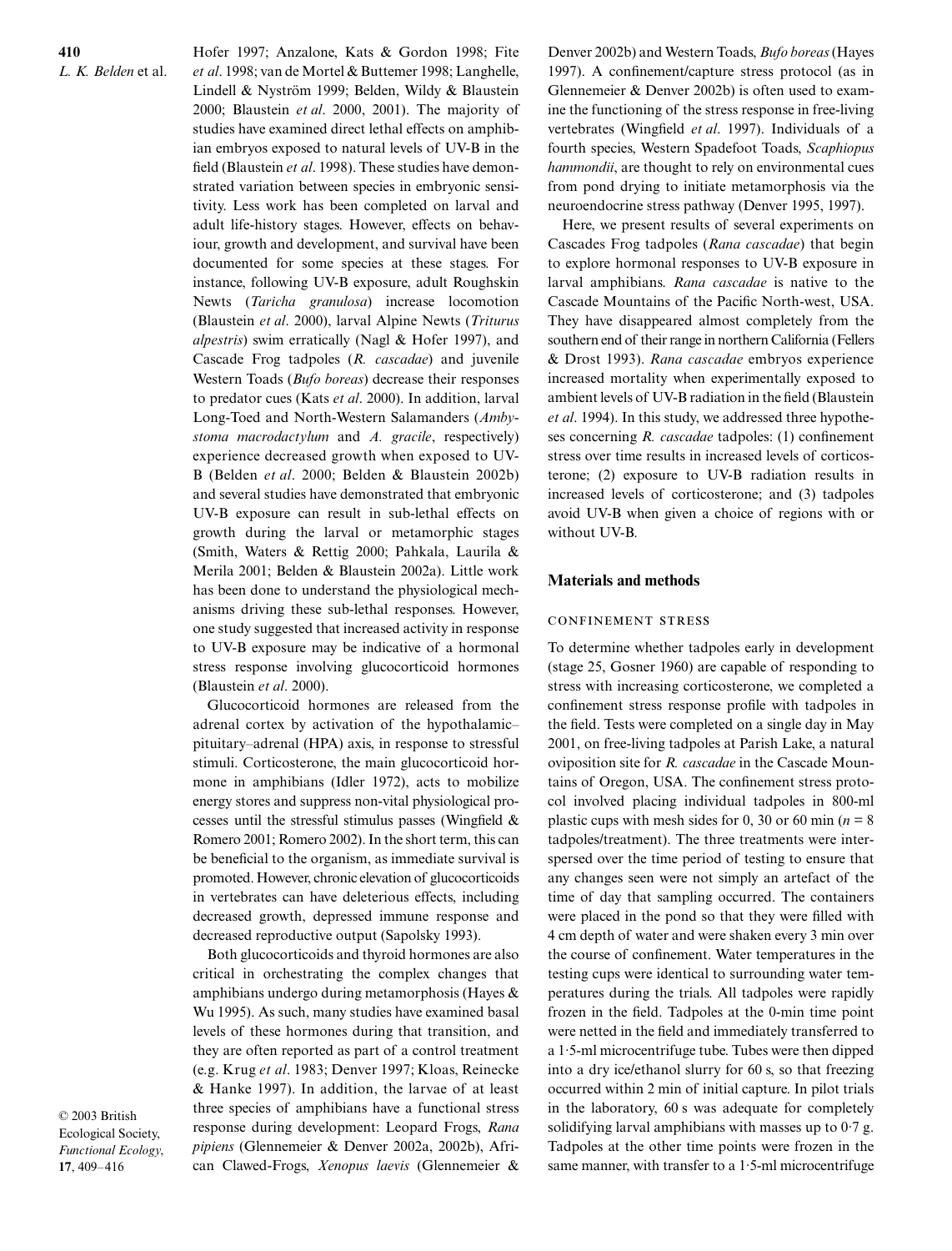*Response of tadpoles to UV-B radiation* 

tube occurring immediately following their confinement period. Collection tubes were stored on dry ice until return to the laboratory, where they were stored at −70 °C until the radioimmunoassay (RIA) was completed. The mass (g) of each individual was recorded prior to RIA. Mean mass  $(\pm SD)$  of tested individuals was  $0.07 \pm 0.016$  g. We compared the mean corticosterone levels in the three groups using an ANOVA.

## 1-WEEK FIELD UV-B EXPOSURE OF **TADPOLES**

The 1-week field study was completed at a natural oviposition site for *R. cascadae* in the Cascade Mountains in Linn County**,** Oregon, USA. In April 1998, we placed part of four *R. cascadae* egg masses in each of two field enclosures. This was done to ensure that after hatching, tadpoles could be readily collected for the experiments at the proper stage and with little handling time involved. Initial enclosures were constructed of a wooden frame measuring  $100 \times$ 100 × 75 cm3 with fibreglass mesh (∼1·5 mm squares) sides and bottom that allowed for water flow. When eggs were added, several handfuls of aquatic vegetation were also added to each enclosure to provide food and cover for hatching larvae.

After all eggs hatched and tadpoles were at Gosner (1960) stage 25, we randomly selected 24 tadpoles from the enclosures and moved them into individual containers. Individual containers were 800-ml plastic cups with mesh sides and bottoms attached to 46 cm long,  $2.5 \times 5$  cm<sup>2</sup> boards. Mesh sides allowed for water flow and the mesh bottom ensured that waste products did not accumulate in the containers. Twelve containers were then randomly assigned a Mylar filter and the remainder were covered with an acetate filter. The Mylar filter blocks 90% of UV-B radiation and the acetate filter, which serves as a control for using a filter, transmits 80% of the UV-B radiation (Blaustein *et al*. 1994). Natural food (phytoplankton) in each container was supplemented with ground rabbit chow at the beginning of the experiment and again on day 4. Ambient levels of UV-B and the levels under the Mylar and acetate filters were measured between 1130 and 1230 h at the site on days 1, 4 and 7 using a hand-held Solar Light meter (model PMA2100; Solar Light Co., Philadelphia, PA) with a UV-B probe. The UV-B detector provides output that is weighted for biological effect based on the human erythemal action spectrum  $(irradiance peak = 297 nm).$ 

On day 7, all experimental animals were collected from the field for the corticosterone RIA, with the exception of one individual that was missing from the acetate group. Collection involved freezing each individual within 2 min of capture by placing vials containing the animals in a dry ice/ethanol slurry for 60 s. After freezing in the field, larvae were transferred to a cooler containing dry ice, returned to the laboratory and stored at −70 °C until the RIA could be performed. The mass (g) of each individual was recorded immediately before the assay was performed. Mean mass ( $\pm$  SD) at collection was 0.27 ( $\pm$  0.13) g. Whole body corticosterone levels between the treatment groups were compared using a non-parametric rank sum test.

#### **6-WEEK FIELD EXPOSURE OF TADPOLES**

The 6-week field experiment was conducted at Parish Lake, a natural oviposition site for *R. cascadae* in the Cascade Mountains (Linn County) of Oregon, USA. In spring, 1999, we added parts of five freshly laid *R. cascadae* egg masses (approximately 70 eggs from each mass) to a single large field enclosure  $(100 \times 100 \times$  $75 \text{ cm}^3$  (depth)) as described in the previous experiment. Several handfuls of aquatic vegetation were also added to the enclosure at that time to provide food and cover for hatching larvae. Shortly after hatching, when tadpoles were at Gosner (1960) stage 25, groups of 12 tadpoles were randomly selected from the initial enclosure and placed in each of 24 smaller experimental enclosures (total of 298 tadpoles). The experimental enclosures were constructed of two wooden hoops (diameter  $= 27$  cm) placed 32 cm apart to form a cylinder with mesh sides and bottom. These provided maximal water exchange with the pond, allowed waste material to exit from the bottom and allowed for food (algae/diatoms) to enter. A single  $11 \times 11$  cm<sup>2</sup> ceramic tile was placed in the bottom to weigh down the enclosures and they were each attached to two wooden dowels that were sunk into the substrate for stability. Water depth in the 24 enclosures at the beginning of the experiment ranged from 20 to 26 cm.

After tadpoles were added, 12 enclosures were randomly assigned to a UV-B treatment and covered with an acetate filter, while the other 12 were assigned to a no-UV-B treatment and were covered with Mylar filters (Blaustein *et al*. 1994). A single handful of aquatic vegetation was added to each enclosure as a substrate for algae and diatoms, and this was supplemented twice a week with ground rabbit chow. Tadpoles in each enclosure were counted once a week for the duration of the experiment. Ambient UV-B levels were recorded once a week as well, between 1000 and 1100 h (earlier in the day than in the 1-week experiment), using the hand-held Solar Light meter with a UV-B probe as in the 1-week experiment. Water temperatures within all enclosures were recorded on three days (beginning, middle and end) during the experiment. After 6 weeks, all remaining tadpoles were counted and from the six enclosures in each treatment group that contained the most tadpoles, three tadpoles were frozen for corticosterone analysis. We used the enclosures with the most remaining tadpoles to avoid confounding effects due to varying densities. Freezing was done by placing the tadpoles in individual vials and submersing the vials in a dry ice/ethanol slurry for 60 s. All tadpoles were completely frozen within 2 min of capture. Two enclosures had completely dried by the

© 2003 British Ecological Society, *Functional Ecology*, **17**, 409–416

#### **411**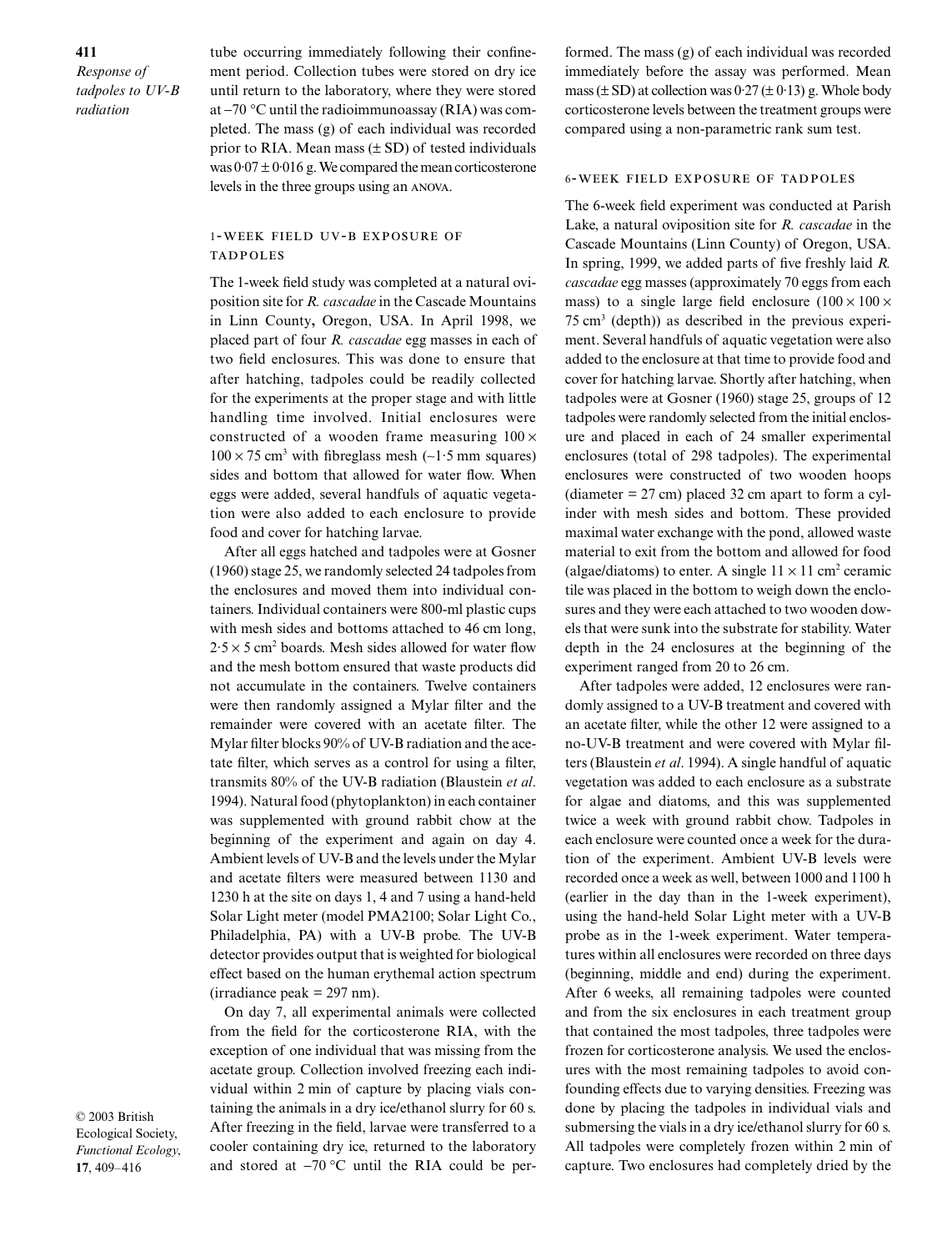6-week point, one UV-B (acetate) and one no UV-B (mylar), and these were not included in the analyses.

Mass was recorded immediately prior to RIA. Mean  $(\pm SD)$  mass of individuals was  $0.16 \pm 0.09$  g. Survival differences between the treatments were analysed using a rank sum test. Corticosterone differences were analysed using a rank sum test on mean corticosterone level for each of the six enclosures in each treatment group from which tadpoles were collected.

## UV-B AVOIDANCE TESTS

#### *Field*

For field tests of UV-B avoidance, approximately 75 *R. cascadae* eggs were collected from each of five different clutches at a natural oviposition site in the Cascade Mountains of Oregon and returned to the laboratory. Embryos were housed in the laboratory by clutch in 38-l aquaria filled with dechlorinated tap water. Large windows in the laboratory provided a natural photoperiod and the temperature was maintained at 16 °C. After hatching, larvae were reared in the same tanks and were fed ground rabbit chow *ad libitum* every other day. Complete water changes were completed once per week. When tadpoles were 2 months old, we tested for UV-B avoidance behaviour utilizing natural sunlight at EE Wilson Wildlife Refuge, 22 km N of Corvallis, Oregon. Tests were done in plastic tubs  $(45 \text{ L} \times 24 \text{ W} \times 15 \text{D} \text{ cm}^3)$ , filled with 4 cm of dechlorinated tap water that was transported to the field site from the laboratory. The containers were set up in a  $5 \times 8$  randomized block design in an open field, with the clutch (1–5) utilized as a block effect and eight replicates for each clutch. Five tadpoles from the appropriate clutch were placed into each tub. All tadpoles were preforelimb emergence (prestage 41, Gosner 1960). After the tadpoles were added to the tubs, the tubs were covered with  $\frac{1}{2}$  Mylar (blocks UV-B) and  $\frac{1}{2}$ acetate (allows UV-B to pass). Mylar and acetate filters were stapled to wooden boards ( $2.5 \times 5$  cm<sup>2</sup>) that were the length of the tubs. The filters were draped over the edges of the tubs and were held in place by the weight of the boards. The side of the container receiving the Mylar filter was randomly assigned. After the filters were in place, we waited for half an hour before beginning to record observations. Then we recorded the number of tadpoles (out of five) on each side of the container every  $\frac{1}{2}$  hour for  $2\frac{1}{2}$  h (a total of five observation periods). Following each reading, we rotated the containers 180° to avoid preferences based on geographic orientation. We did the tests during midday (1000–1230 hours) to minimize shading created in the containers by the angle of the sun. To address that issue, we aligned the tubs initially so that any shading that did occur as the sun moved across the sky would be equal on both the Mylar and acetate sides of the tubs. UV-B measurements and water temperatures were taken in five randomly selected tubs under both

© 2003 British Ecological Society, *Functional Ecology*, **17**, 409–416

filters at the beginning and end of the experiment. To record UV-B levels, we used the same hand-held Solar Light meter with UV-B probe that was used in the field experiments described above.

Data were summarized as the mean proportion of tadpoles on the Mylar (no UV-B) side of the container during the five sampling periods. We initially tested to see whether clutch had an effect on the mean proportion of tadpoles on the no UV-B side, but it did not (ANOVA;  $F_{4,35} = 2.131$ ;  $P = 0.098$ ), so we excluded it from further analyses. We then tested the hypothesis that the mean proportion of tadpoles on the no UV-B side of the containers was equal to  $0.5$ , which would indicate no preference for either side. If larvae were consistently avoiding UV-B, we would have expected more larvae to be on the Mylar side and the mean proportion to be significantly higher than 0·5.

#### *Laboratory*

For laboratory trials of UV-B avoidance we randomly collected 100 tadpoles (stages 26–30, Gosner 1960) from a pond in the Cascade Mountains of Oregon. Larvae were returned to the laboratory and housed in four 38-l aquaria filled with dechlorinated tap water. The same day, they were fed ground rabbit chow. Natural photoperiod was provided in the laboratory by large windows and the temperature was maintained at 16 °C. The following day, all larvae were pooled into one tank and then randomly placed in groups of five into 15 rectangular plastic containers  $(32 \times 18 \times 8 \text{ cm}^3)$ filled to a depth of 3 cm with dechlorinated tap water. These were moved into the room with UV lighting in the evening, when the lights were off. Mylar (blocks UV-B) and acetate (allows UV-B to pass) filters were utilized, as in the field experiment, to divide each container into UV-B exposed and non-exposed halves. Temperature in the room with the UV lighting was maintained at 14 °C. UV lighting was provided by a parallel array of lights, consisting of four UV-B lights (Q-Panel, UVB313; Q-Panel Inc., Cleveland, OH), alternated with four fluorescent full-spectrum lights (Vita Lite; Durotest Corporation, Fairfield, NJ). UV-B levels were recorded under Mylar and acetate filters from five randomly selected containers at the end of the experiment. The morning after larvae were moved into the room with UV lighting, avoidance trials were completed  $\frac{1}{2}$  hour after the lights came on in the room (0930 h). For these trials, we recorded the number of tadpoles on the Mylar (no UV-B) side of the container every 10 min for 50 min (five time points). Data were summarized as the mean proportion of tadpoles on the no UV-B side of the container. As for the field experiment, we then tested the hypothesis that the mean proportion of tadpoles on the no UV-B side of the containers was equal to 0·5, which would indicate no preference for either side. The proportion would be significantly higher than 0·5 if larvae were avoiding UV-B.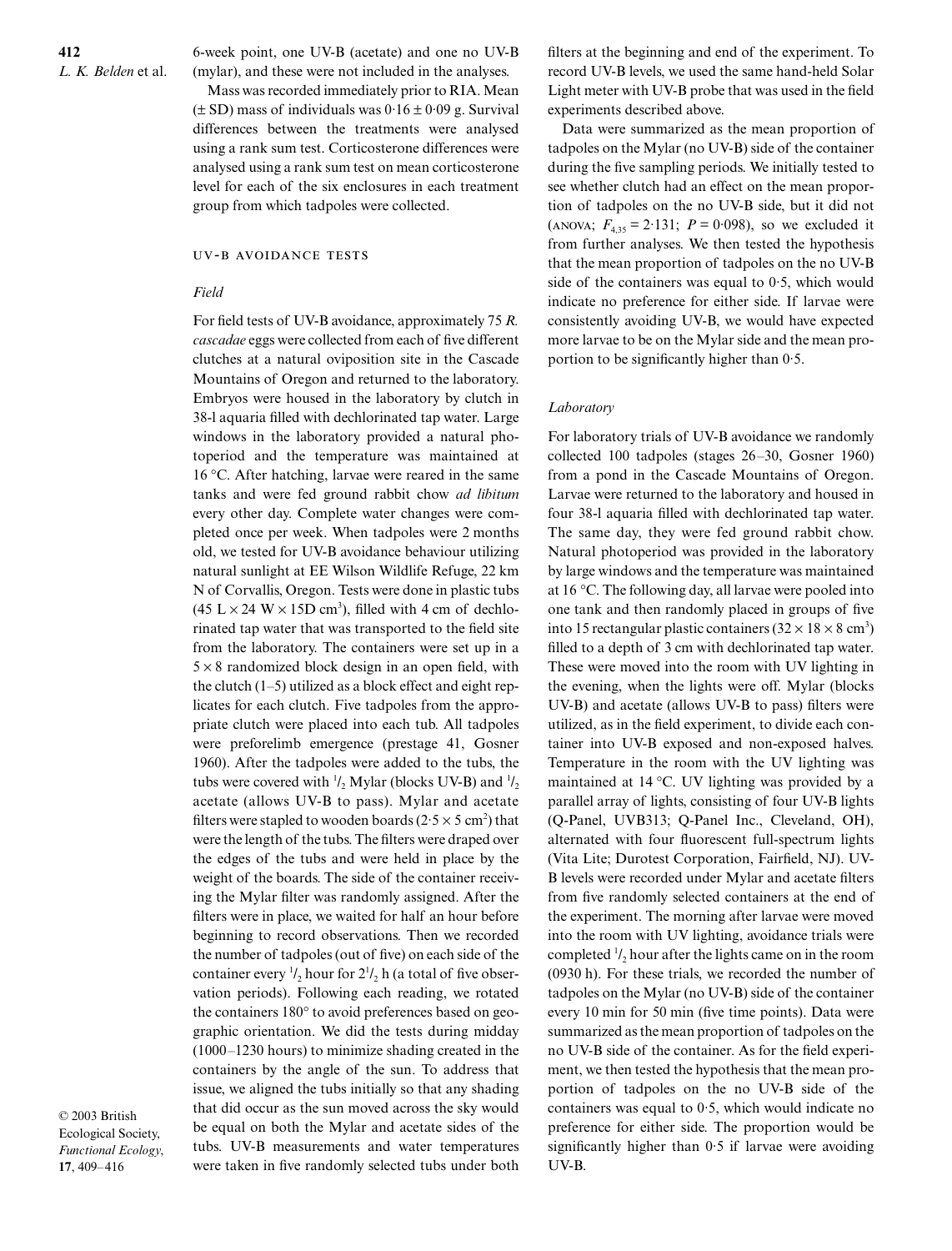# *Response of tadpoles to UV-B radiation*

#### RADIOIMMUNOASSAY

Whole body levels of corticosterone were measured by RIA following the procedures of Moore *et al*. (2000) and Ball & Wingfield (1987) with modifications. Each of the three experiments was run in a separate assay. Briefly, whole body homogenates were used for each assay. Each tadpole was weighed and homogenized with a mass adjusted amount of distilled water  $(mass \times 10 \text{ ml} + 0.5 \text{ ml}$  rinse; minimum 1.5 ml and maximum 4 ml). For individual recovery determination, each sample was equilibrated overnight with 2000 cpm of tritiated corticosterone. Each sample was then extracted in 5 ml of dichloromethane (except for the 1-week exposure samples, which were extracted twice in 2 ml of anhydrous ethyl ether). To break the emulsion each sample was centrifuged at 2000 r.p.m. on a clinical centrifuge. The organic phase was then removed and dried in a warm water bath, under a stream of nitrogen gas. The extracts were then resuspended in 10% ethyl acetate in isooctane. The samples were chromatographed through individual celite columns to separate the steroid fractions and neutral lipids. The fractions were eluted using stepwise increasing proportions of ethyl acetate in isooctane. The purified eluates were dried and resuspended in buffer (phosphate buffered saline with  $0.1\%$  gelatin) for the assay. For the assay, individual sample recoveries were determined from  $100 \mu l$  of the sample while  $200 \mu l$  of the sample was allocated in duplicate for the assay. Serial dilutions for the standard curves were performed in duplicate. All samples, including serial dilutions and total bound, were incubated overnight with 100 µl of antibody and 100 µl of tritiated steroid. Unbound steroid was separated using dextran-coated charcoal and the bound steroid decanted into scintillation vials. Intraassay variation was 14% and interassay variation was 24%. Average recoveries were 68·8%.

## **Results**

#### **CONFINEMENT STRESS**

Sixty minutes of confinement resulted in significant elevation of corticosterone in *R. cascadae* tadpoles in the field (overall ANOVA,  $F_{2,21} = 9.676$ ;  $P = 0.001$ ; *post hoc* Tukey test, 0 *vs* 30 min, NS; 0 *vs* 60 min, *P* = 0·001; Fig. 1). Sixty minutes of confinement resulted in mean  $(\pm SD)$  whole body corticosterone levels of 1.21  $(± 0.39)$  ng/g, while baseline individuals had a mean of  $0.42 \ (\pm 0.26)$  ng/g.

#### 1-WEEK FIELD EXPOSURE OF TADPOLES

No tadpoles died during the 1-week field experiment (one tadpole escaped; Fig. 2). There was not a significant difference between corticosterone levels in the two treatment groups (rank sum test;  $P = 0.16$ ). The median corticosterone level in the shielded group was



**Fig. 1.** Mean (± SE) whole body corticosterone levels for confinement stress individuals (0, 30 and 60 min) and for individuals exposed to UV-B or shielded from UV-B for 1 or 6 weeks.



**Fig. 2.** Mean (± SE) proportion of larvae surviving in exposed to UV-B and shielded from UV-B treatments in the 1 and 6-week field experiments. There was 100% survival in the 1-week experiment.

0·26 ng g<sup>−</sup><sup>1</sup> and in the UV-B exposed group the median was 0·42 ng g<sup>-1</sup> (Fig. 1). Ambient levels of UV-B at the field site on the three days of measurement ranged from 14 $\cdot$ 5 to 16 $\cdot$ 6 µW cm<sup>-2</sup>. Values under the Mylar filters ranged from 0 $\cdot$ 9 to 1 $\cdot$ 2 µW cm<sup>-2</sup>, and under acetate ranged from 10 $\cdot$ 0 to 12 $\cdot$ 1 µW cm<sup>-2</sup>. Water would attenuate this further (e.g. Schindler *et al*. 1996 and references therein), so that actual exposures of the larvae would be lower.

#### **6-WEEK FIELD EXPOSURE OF TADPOLES**

Survival after 6 weeks in the field was significantly lower in the UV-B exposed enclosures than in those shielded from UV-B (rank sum test;  $P = 0.025$ ; Fig. 2). However, corticosterone levels in larvae from UV-B exposed treatments were not significantly higher than those shielded from UV-B (rank sum test;  $P = 0.310$ ). The median corticosterone level in the UV-B exposed enclosures was 0·31 ng g<sup>−</sup><sup>1</sup> *vs* 0·22 ng g<sup>−</sup><sup>1</sup> in the enclosures shielded from UV-B (Fig. 1). Ambient UV-B measurements during this experiment ranged from 5·2 to 13 $\cdot$ 2 µW cm<sup>-2</sup>.

#### **UV-B AVOIDANCE TESTS**

#### *Field*

There was no detectable avoidance of the UV-B exposed sides of the containers (one-way *t*-test;

© 2003 British Ecological Society, *Functional Ecology*, **17**, 409–416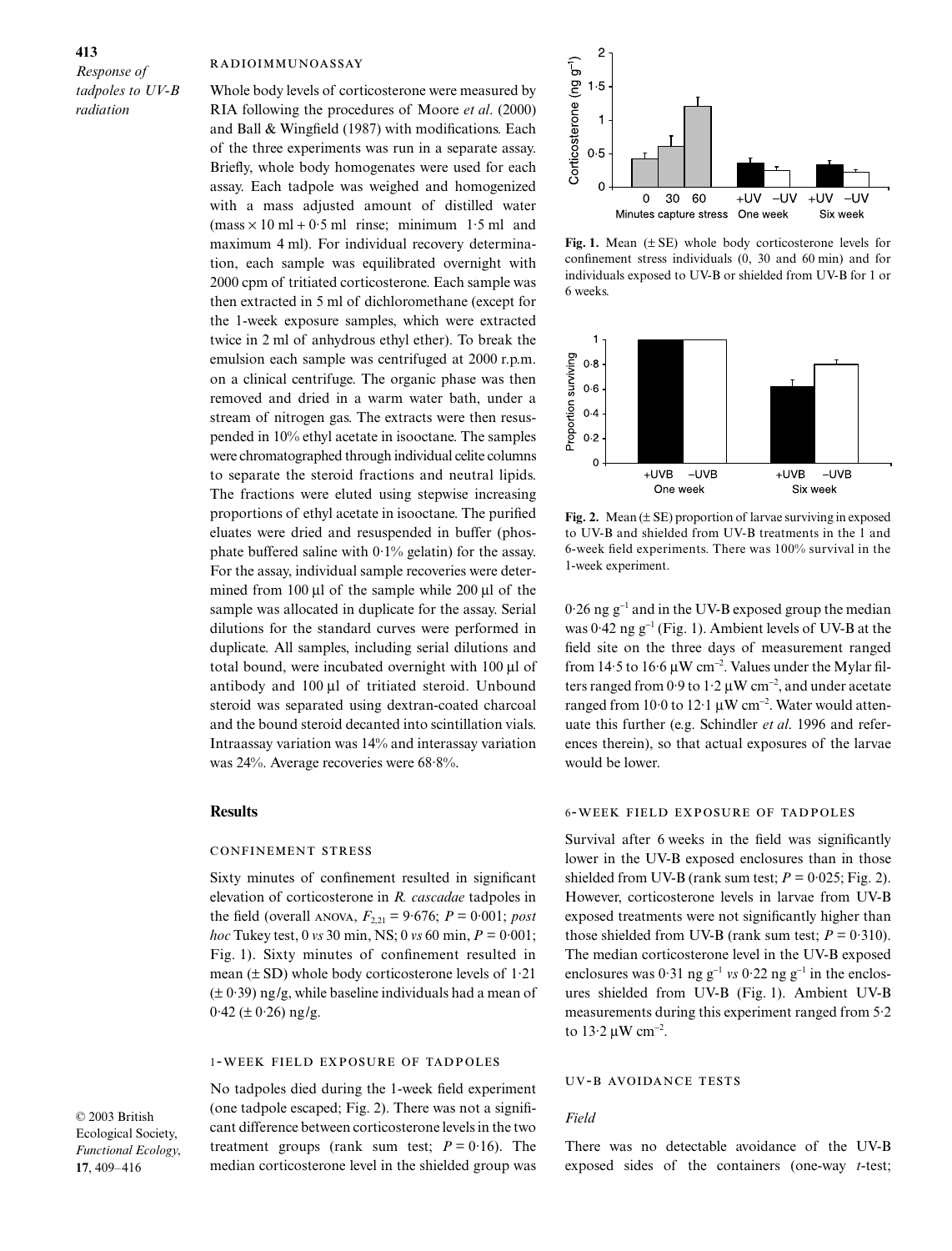

**Fig. 3.** Proportion of tadpoles on the side of the container shielded from UV-B in laboratory and field trials. Each dot represents the mean for a single container.

 $H_0 = 0.5$  on the no UV-B side;  $P = 0.112$ ; Fig. 3). Mean  $(\pm SD)$  UV-B levels at the beginning of the field avoidance trials were  $10.0 \pm 0.53 \text{ µW/cm}^2$  under acetate filters and  $1 \cdot 1 \pm 0 \cdot 07 \mu W$  cm<sup>-2</sup> under Mylar filters. At the end of the trials, mean  $(\pm SD)$  UV-B levels were  $15.5 \pm 0.37 \,\mu\text{W cm}^{-2}$  under Mylar filters and 1·3 ± 0·08 µW cm<sup>−</sup><sup>2</sup> under acetate filters. Mean water temperatures  $(\pm SD)$  in the tubs at the beginning of the experiment were  $25.2 \pm 0.3$  °C under Mylar and  $25 \cdot 1 \pm 0.3$  °C under acetate. At the end of the experiment, temperatures were  $33.1 \pm 0.7$  °C under Mylar and  $33.0 \pm 0.9$  °C under acetate.

#### *Laboratory*

As in the field trials, there was no detectable avoidance of the UV-B exposed side of the container in the laboratory (one-way *t*-test;  $H_0 = 0.5$  on the no UV-B side;  $P = 0.097$ ; Fig. 3). Mean ( $\pm$  SD) UV-B levels in the laboratory under Mylar filters were  $0.32 \pm 0.6 \,\mu\text{W cm}^{-2}$  and under acetate filters were  $3.7 \pm 0.4 \,\mathrm{\upmu W \, cm^{-2}}$ .

## **Discussion**

In our study, we utilized confinement stress to demonstrate that free-living *R. cascadae* tadpoles have a functional HPA axis. Whole body levels of corticosterone in *R. cascadae* were significantly elevated after 60 min of confinement. These results indicate that larvae can respond to environmental stress with increases in corticosterone during early development.

However, we did not see increased corticosterone levels in response to UV-B exposure during either the 1 or 6-week exposures. It is possible that there was an initial increase and we did not see it due to the timing of our sampling (1 and 6-week UV-B exposure *vs* only 60 min of confinement stress). However, we were interested in the longer-term changes that chronic exposure to a stressor might have on basal corticosterone levels. The confinement stress results do tell us that the larvae are physiologically capable of activating the HPA axis in response to a stressor, but tadpoles did not do so following 1 or 6-week exposures to UV-B. The levels of corticosterone in both UV-B exposed and nonexposed groups in both field experiments were within the range of the baseline animals (time  $= 0$ ) in the stress response profile (mean  $\pm$  SD = 0·42  $\pm$  0·257 ng g<sup>-1</sup> corticosterone).

The lack of a hormonal response is somewhat surprising, as during the 6-week exposure, we saw decreased survival in UV-B exposed larvae. However, we suspect, based on the results of our choice experiments, that *R. cascadae* larvae may not be able to perceive UV-B radiation and therefore are not able to respond physiologically to exposure. Species such as *R. cascadae*, that utilize high elevation temporary ponds, may actually face a trade-off between exposing themselves to UV-B and selecting warm microhabitats that speed developmental rates. Developmental rate is important in temporary habitats because larvae must reach a minimum size threshold to metamorphose (Wilbur & Collins 1973). However, in these mountain ponds, the warmest regions of the ponds are the margins that also receive the most incident UV radiation.

Few studies have examined the potentially lethal effects of UV-B on larval amphibians, although mortality, similar to that observed in our study, has been observed for some species. For example, Nagl & Hofer (1997) found that UV-B was lethal to Alpine Newt larvae, *Triturus alpestris*, in the laboratory. However, in the field, high levels of dissolved organic matter in the ponds probably shield these larvae, and no UV-B induced mortality was observed. UV-B induced mortality has also been observed in larvae of another European newt, *T. cristatus*, but in the same study larvae of four other European amphibian species were not affected (Langhelle *et al*. 1999). In Canada, larval mortality caused by UV-B enhanced 23–30% above current ambient levels has been documented for Pacific Treefrogs, *Hyla regilla*, and Red-Legged Frogs, *Rana aurora* (Ovaska, Davis & Flamarique 1997, 1998).

Larvae of a few amphibian species do appear to be capable of recognizing and avoiding UV-B light (Nagl & Hofer 1997; van de Mortel & Buttemer 1998). However, the results from our UV-B avoidance tests in both the laboratory and the field suggest that *R. cascadae* larvae may not actively avoid high UV-B areas, despite the potential lethal effects of longer-term exposures in the field. We have seen a similar lack of UV-B avoidance in Long-Toed Salamanders, *Ambystoma macrodactylum* (Belden *et al*. 2000). One possible explanation is that *R. cascadae* larvae are not able to perceive light in the UV-B range. This could explain why larvae do not actively avoid UV-B and could also potentially explain why larvae do not respond hormonally to UV-B exposure as an environmental stressor. While at least one amphibian is known to have UV

© 2003 British Ecological Society, *Functional Ecology*, **17**, 409–416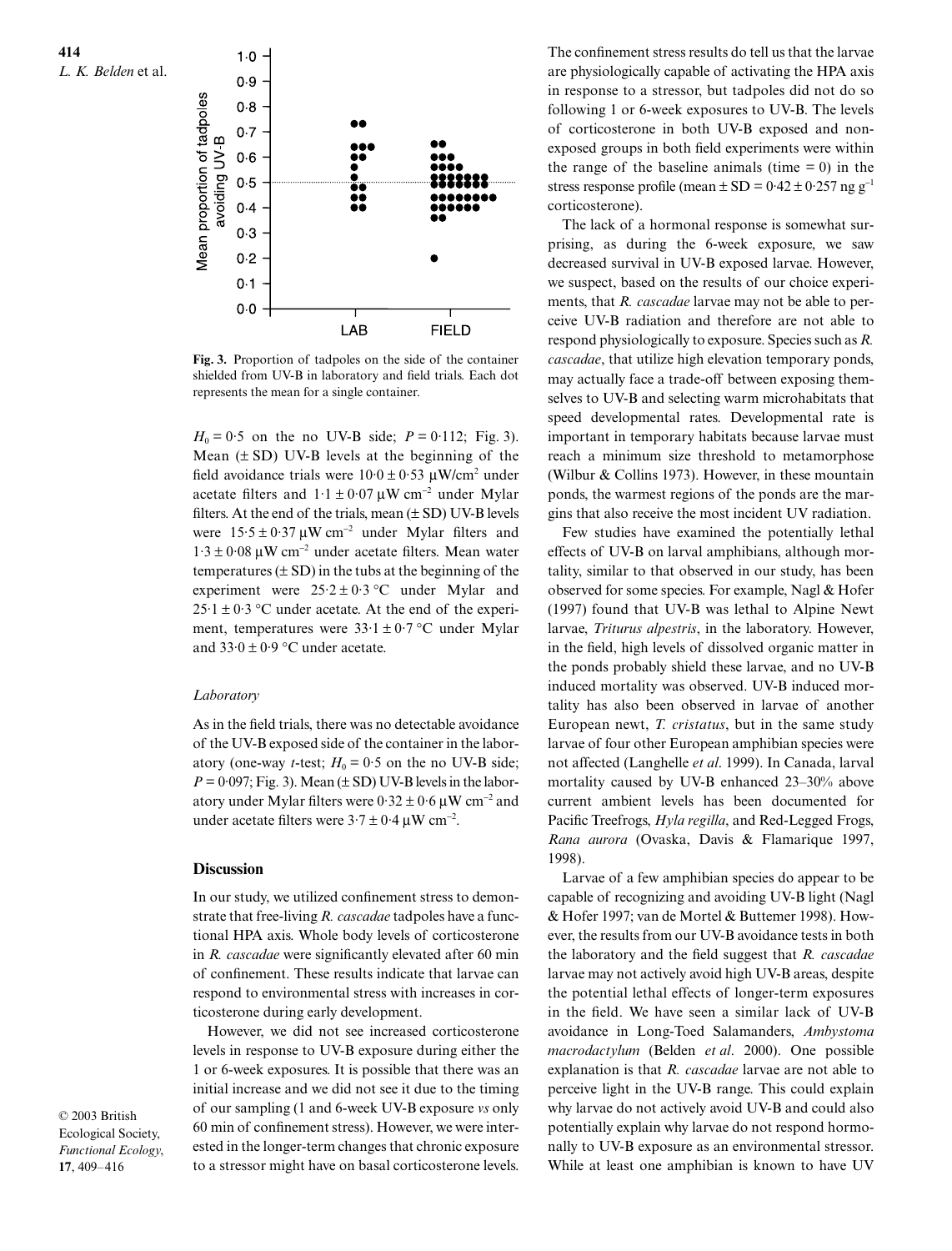*Response of tadpoles to UV-B radiation* 

photoreceptors, they are not known to be activated by radiation in the UV-B range (Deutschlander & Phillips 1995). Species differences in the ability to detect and avoid UV-B exposure could potentially have an impact on species composition in amphibian communities in the future.

UV-B as a potential source of environmental stress for amphibians and other organisms is a topic worthy of continued research. Levels of UV-B reaching the surface of the Earth will continue to increase with ozone depletion (e.g. Kerr & McElroy 1993; Zerefos *et al*. 1998; Middleton *et al*. 2001), and for aquatic organisms, decreases in water levels and/or dissolved organic matter can further increase UV-B exposure (e.g. Schindler *et al*. 1996; Pienitz & Vincent 2000; Kiesecker *et al*. 2001). Therefore, the likely scenario for most organisms is one of increasing exposure and increasing potential for UV-B induced damage to physiological systems. Exposure to UV-B has been linked to eye damage (Fite *et al*. 1998), cellular damage (e.g. Blaustein *et al*. 1994), developmental abnormalities (e.g. Hays *et al*. 1996; Blaustein *et al*. 1997) and decreased growth (e.g. Belden *et al*. 2000; Smith *et al*. 2000; Pahkala *et al*. 2001) in amphibians, and may increase circulating glucocorticoid levels in at least one fish species (Jokinen *et al*. 2000). Therefore, there is good reason to believe that UV-B exposure could be physiologically stressful for amphibians.

## **Acknowledgements**

We thank Robyn Lantz, Audrey Hatch and Dave Stohler for helpful discussions, assistance with fieldwork and comments on the manuscript. The research presented here was completed under animal use permit #2204-B and #2055-B issued by the Institutional Animal Care and Use Committee of Oregon State University. Monetary support was provided by a National Science Foundation (USA) Graduate Fellowship to L.K.B., a Pilot Project Grant from the Environmental Health Sciences Center at Oregon State University to R.T.M. and A.R.B., and a Declining Amphibian Population Task Force grant to L.K.B. and A.R.B. L.K.B. was supported by NSF (IBN) grant #0131229 during the writing of this manuscript.

#### **References**

- Anzalone, C.R., Kats, L.B. & Gordon, M.S. (1998) Effects of solar UV-B radiation on embryonic development in *Hyla cadaverina*, *Hyla regilla*, and *Taricha torosa*. *Conservation Biology* **12**, 646–653.
- Ball, G.F. & Wingfield, J.C. (1987) Changes in plasma levels of luteinizing hormone and sex steroid hormones in relation to multiple-broodedness and nest-site density in male starlings. *Physiological Zoology* **60**, 191–199.

© 2003 British Ecological Society, *Functional Ecology*, **17**, 409–416

Belden, L.K. & Blaustein, A.R. (2002a) Exposure of redlegged frog embryos to ambient UV-B radiation in the field negatively affects larval growth and development. *Oecologia* **130**, 551–554.

Belden, L.K. & Blaustein, A.R. (2002b) UV-B induced skin

darkening in larval salamanders does not prevent sublethal effects of exposure on growth. *Copeia* **2002**, 748–754.

- Belden, L.K., Wildy, E.L. & Blaustein, A.R. (2000) Growth, survival and behaviour of larval long-toed salamanders (*Ambystoma macrodactylum*) exposed to ambient levels of UV-B radiation. *Journal of Zoology* **251**, 473–479.
- Blaustein, A.R., Hoffman, P.D., Hokit, D.G., Kiesecker, J.M., Walls, S.C. & Hays, J.B. (1994) UV repair and resistance to solar UV-B in amphibian eggs: a link to population declines? *Proceedings of the National Academy of Sciences* **91**, 1791–1795.
- Blaustein, A.R., Kiesecker, J.M., Chivers, D.P. & Anthony, R.G. (1997) Ambient UV-B radiation causes deformities in amphibian embryos. *Proceedings of the National Academy of Sciences* **94**, 13735–13737.
- Blaustein, A.R., Kiesecker, J.M., Chivers, D.P., Hokit, D.G., Marco, A., Belden, L.K. & Hatch, A. (1998) Effects of ultraviolet radiation on amphibians: field experiments. *American Zoologist* **38**, 799–812.
- Blaustein, A.R., Chivers, D.P., Kats, L.B. & Kiesecker, J.M. (2000) Effects of ultraviolet radiation on locomotion and orientation in roughskin newts (*Taricha granulosa*). *Ethology* **106**, 227–234.
- Blaustein, A.R., Belden, L.K., Hatch, A.C., Kats, L.B., Hoffman, P.D., Hays, J.B., Marco, A., Chivers, D.P. & Kiesecker, J.M. (2001) Ultraviolet radiation and amphibians. *Ecosystems and Ultraviolet Radiation* (eds C.S. Cockell & A.R. Blaustein), pp. 63–79. Springer Verlag Publishers, New York.
- Denver, R.J. (1995) Environment–neuroendocrine interactions in the control of amphibian metamorphosis. *Netherlands Journal of Zoology* **45**, 195–200.
- Denver, R.J. (1997) Environmental stress as a development cue: corticotropin-releasing hormone is a proximate mediator of adaptive phenotypic plasticity in amphibian metamorphosis. *Hormones and Behavior* **31**, 169–179.
- Deutschlander, M.E. & Phillips, J.B. (1995) Characterization of an ultraviolet photoreception mechanism in the retina of an amphibian, the axolotl (*Ambystoma mexicanum*). *Neuroscience Letters* **197**, 93–96.
- Fellers, G.M. & Drost, C.A. (1993) Disappearance of the cascades frog *Rana cascadae* at the southern end of its range, California, USA. *Biological Conservation* **65**, 177–181.
- Fite, K.V., Blaustein, A., Bengston, L. & Hewitt, H.E. (1998) Evidence of retinal light damage in *Rana cascadae*: a declining amphibian species. *Copeia* **1998**, 906–914.
- Glennemeier, K.A. & Denver, R.J. (2002a) Role for corticoids in mediating the response of *Rana pipiens* tadpoles to intraspecific competition. *Journal of Experimental Zoology* **292**, 32–40.
- Glennemeier, K.A. & Denver, R.J. (2002b) Developmental changes in interrenal responsiveness in anuran amphibians. *Integrative and Comparative Biology* **42**, 565–573.
- Gosner, K.L. (1960) A simplified table for staging anuran embryos and larvae with notes on identification. *Herpetologica* **16**, 183–190.
- Hayes, T.B. (1997) Steroids as potential modulators of thyroid hormone activity in anuran metamorphosis. *American Zoologist* **37**, 185–194.
- Hayes, T.B. & Wu, T.H. (1995) Interdependence of corticosterone and thyroid hormones in toad larvae (*Bufo boreas*). II. Regulation of corticosterone and thyroid hormones. *Journal of Experimental Zoology* **271**, 103–111.
- Hays, J.B., Blaustein, A.R., Kiesecker, J.M., Hoffman, P.D., Pandelova, I., Coyle, D. & Richardson, T. (1996) Developmental responses of amphibians to solar and artificial UVB sources: a comparative study. *Photochemistry and Photobiology* **64**, 449–456.
- Hopkins, W.A., Mendonca, M.T. & Congdon, J.D. (1997) Increased circulating levels of testosterone and corticosterone in southern toads, *Bufo terrestris*, exposed to coal